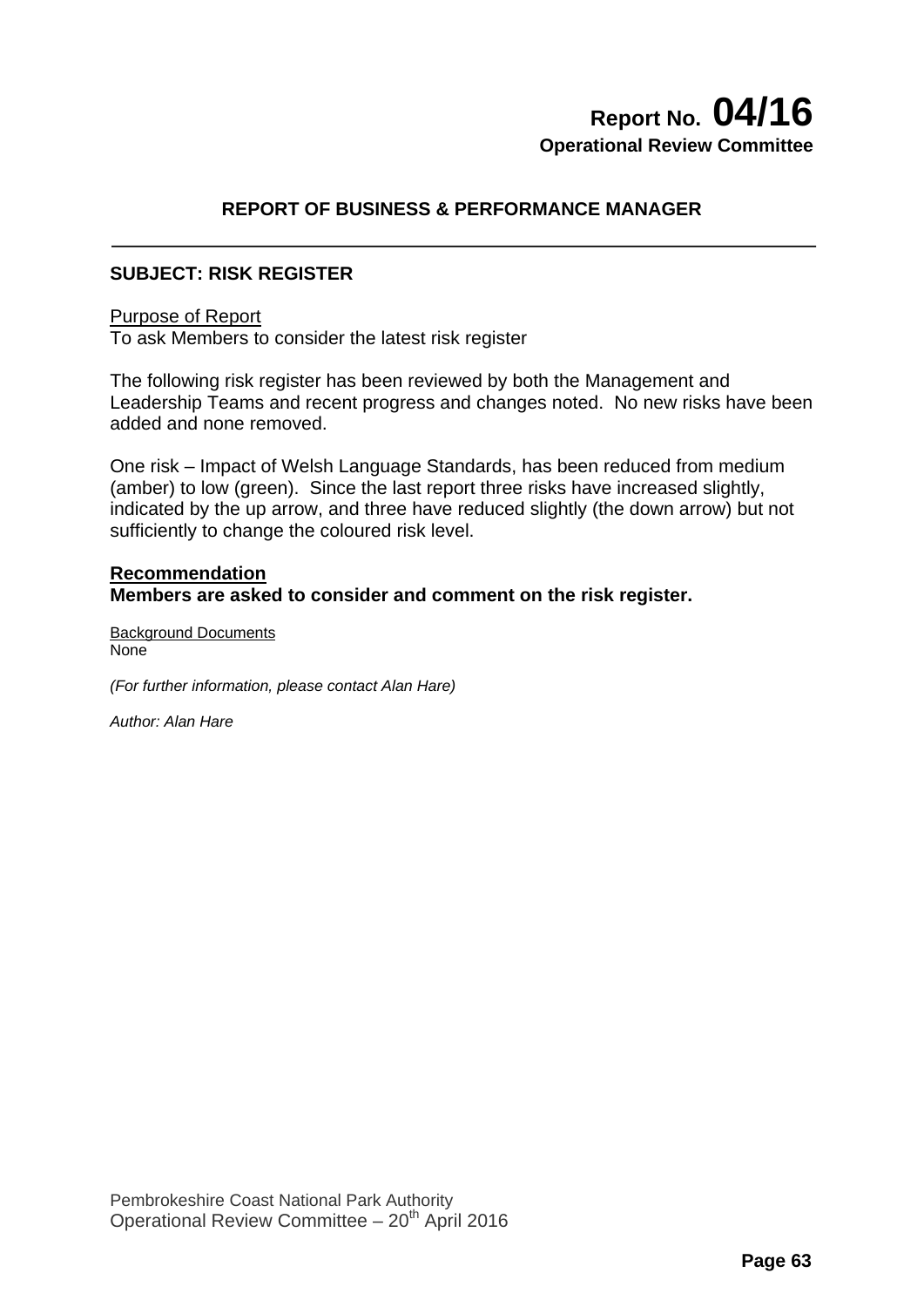#### **PCNPA ‐ AUTHORITY RISK REGISTER ‐ March 2016**

|                | <b>RISK</b>                                                                                                            | ihood<br>Likel-         | Impact                     | Current<br>Level<br>Risk           | Target<br>Risk | this qtr<br>Trend | <b>Type</b>               | <b>Mitigation</b>                                                                                  | Control/ monitoring                                                       | <b>Progress Update</b>                                                                                                                     |
|----------------|------------------------------------------------------------------------------------------------------------------------|-------------------------|----------------------------|------------------------------------|----------------|-------------------|---------------------------|----------------------------------------------------------------------------------------------------|---------------------------------------------------------------------------|--------------------------------------------------------------------------------------------------------------------------------------------|
| $\mathbf{1}$   | Risk of significant reduction<br>of funding from WG, other<br>public sector funders, or<br>grant schemes               | $\boxed{3}$<br>Probable | $\boxed{3}$<br>evere<br>Ū  | $\widehat{\mathbf{e}}$<br>ien<br>E | Med (4)        |                   | Strategic                 | Planned cost reduction,<br>budget planning, increase<br>local income and other<br>external funding | Budget management &                                                       | 6% reduction indicated.<br>Additional capital recently<br>project financial planning provided by WG. Difficult<br>to plan for medium term. |
|                | Risk of failing to comply<br>with new legislation -<br>2 Future Generations Act<br>Planning Act Environment<br>Act etc | Unlikely (1)            | $\overline{c}$<br>Moderate | Low(2)                             | Low(2)         |                   | Strategic                 | Monitor legislation Liaise<br>with WLGA, WAO, other<br>NPAs, etc                                   | Involved as Early<br>Adopter, monitor<br>progress of other<br>authorities | Corporate Plan drafted to<br>fit with Future Generations<br>Well-being Goals.                                                              |
| $\overline{3}$ | Risk of failing to comply<br>with current legislation                                                                  | Unlikely (1)            | Moderate (2)               | $\overline{c}$<br>ΜOΓ              | Low(2)         |                   | Strategic                 | Policies in place,<br>assessment by WAO,<br>reporting to review<br>committees                      | Performance reports to<br>Members, monitoring<br>legislation              | Annual Improvement<br>Report from WAO<br>indicates only one proposal<br>for further improvement                                            |
| $\overline{4}$ | Failure to comply with new<br>Welsh Language Standards                                                                 | Unlikely (1)            | (2)<br>Moderate            | Low(2)                             | Low(2)         |                   | Strategic                 | Compliance notice sets out Language working group limplemented with staff<br>standards             | progress reports to CMT                                                   | Most new standards can be<br>training and procedural<br>changes                                                                            |
| 5              | <b>Risk of Review of</b><br>Designated Landscape<br>recommendations<br>impacting on service<br>delivery                | Possible (2)            | Moderate (2)               | Med (4)                            | Low(2)         |                   | Strategic/oper<br>ational | To be determined                                                                                   | To be determined                                                          | Senior staff working with<br><b>Designated Landscapes</b><br><b>Working Party</b>                                                          |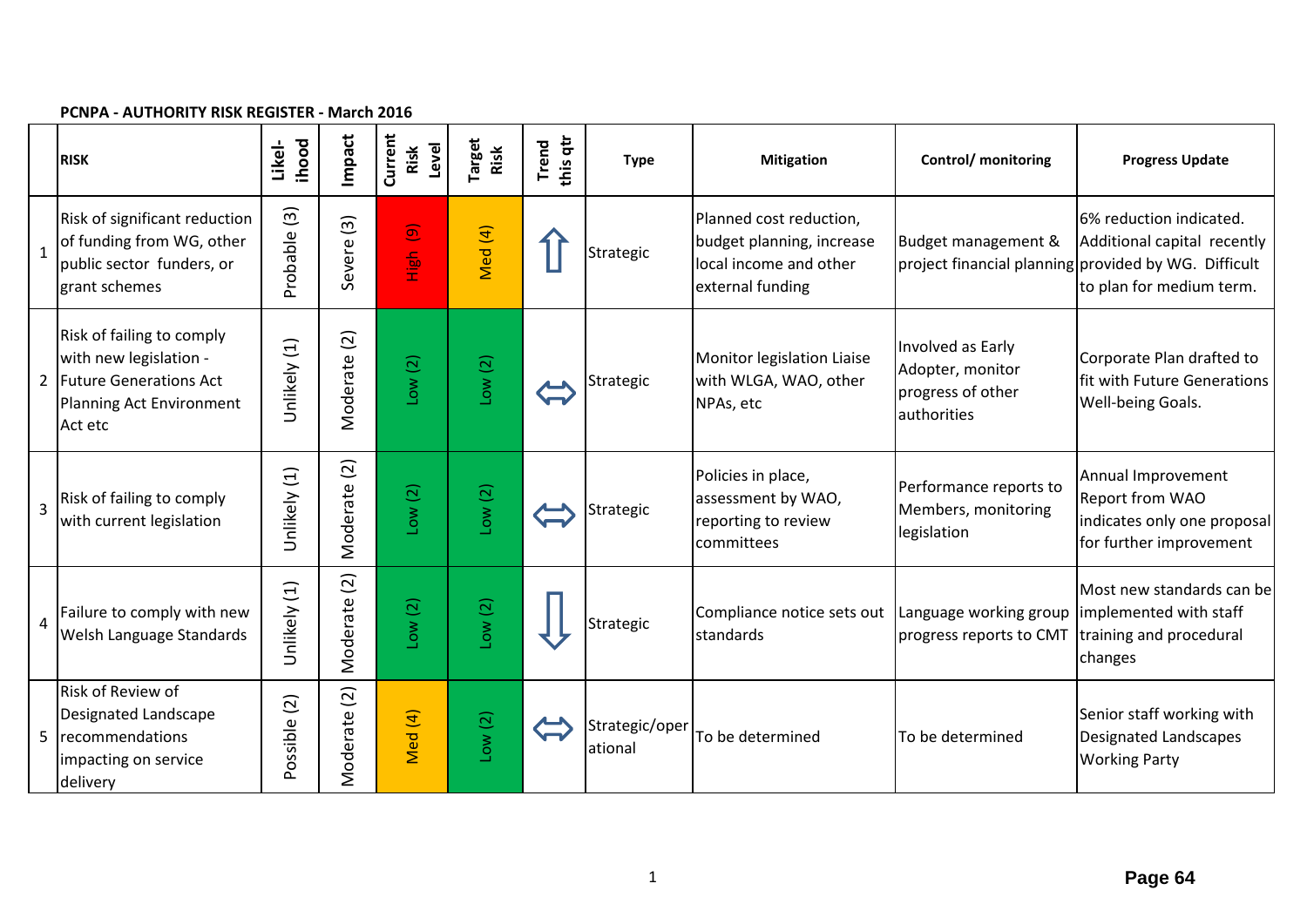|                | <b>RISK</b>                                                                                        | <b>ihood</b><br>Likel-     | Impact                      | Current<br>Level<br>Risk | Target<br>Risk | this qtr<br>Trend | <b>Type</b> | <b>Mitigation</b>                                                                                                            | <b>Control/</b> monitoring                                                                  | <b>Progress Update</b>                                                                           |
|----------------|----------------------------------------------------------------------------------------------------|----------------------------|-----------------------------|--------------------------|----------------|-------------------|-------------|------------------------------------------------------------------------------------------------------------------------------|---------------------------------------------------------------------------------------------|--------------------------------------------------------------------------------------------------|
|                | Failure to meet diversity<br>6 requirements in Authority<br>Membership                             | Possible (2)               | $\overline{c}$<br>Moderate  | $\overline{4}$<br>Med    | Low(2)         |                   | Strategic   | Introduce mentoring for<br>potential members                                                                                 | <b>Report to WG</b>                                                                         | 3 mentees have<br>commenced training                                                             |
| $\overline{7}$ | Risk of failing to meet WG<br>policy requirements                                                  | Unlikely<br>$\Xi$          | Moderate<br>$\boxed{2}$     | Low(2)                   | Low(2)         |                   | Strategic   | Regular liaison with WG,<br><b>WLGA and NPW</b>                                                                              | Monitor policy changes                                                                      | No recent changes                                                                                |
| 8              | Risk of failing to maintain<br>high levels of governance                                           | Unlikely (1)               | $\overline{c}$<br>Moderate  | Low(2)                   | Low(2)         |                   | Strategic   | Member & officer training,<br>Members' Charter, register<br>of interests                                                     | No negative audit<br>reports from WAO &<br>internal audit or<br>ombudsman<br>investigations | Members' development<br>strategy approved by NPA.<br>Few Members' self<br>assessments completed. |
| $\mathbf{q}$   | Risk of NPA activities having<br>a negative impact on socio-<br>economic well-being of the<br>area | Unlikely (1)               | Moderate (2)                | Low(2)                   | Low(2)         |                   | Strategic   | Consultation & liaison on<br>LDP review and other new<br>policies                                                            | Membership of PSB,<br>liasion with Pembs<br>Tourism and other<br>groups                     | Action plan approved.                                                                            |
|                | Risk of poor partner<br>10 relationships affecting joint<br>working                                | Unlikely (1)               | $\widetilde{c}$<br>Moderate | Low(2)                   | Low(2)         |                   | Strategic   | Many examples of<br>joint/shared working in<br>place. Discussions with<br>PCC, NRW and other NPAs<br>to review opportunities | Reporting to NPA and<br>Minister                                                            | Greater involvement with<br><b>PSB on Future Generations</b><br>and other matters.               |
| 11             | Risk of long term impact<br>from climate change                                                    | Possible<br>$\overline{2}$ | Moderate<br>$\overline{2}$  | Med (4)                  | Med (4)        |                   | Strategic   | <b>Build mitigation into NPMP</b><br>and other policies                                                                      | Monitor impact                                                                              | No recent changes                                                                                |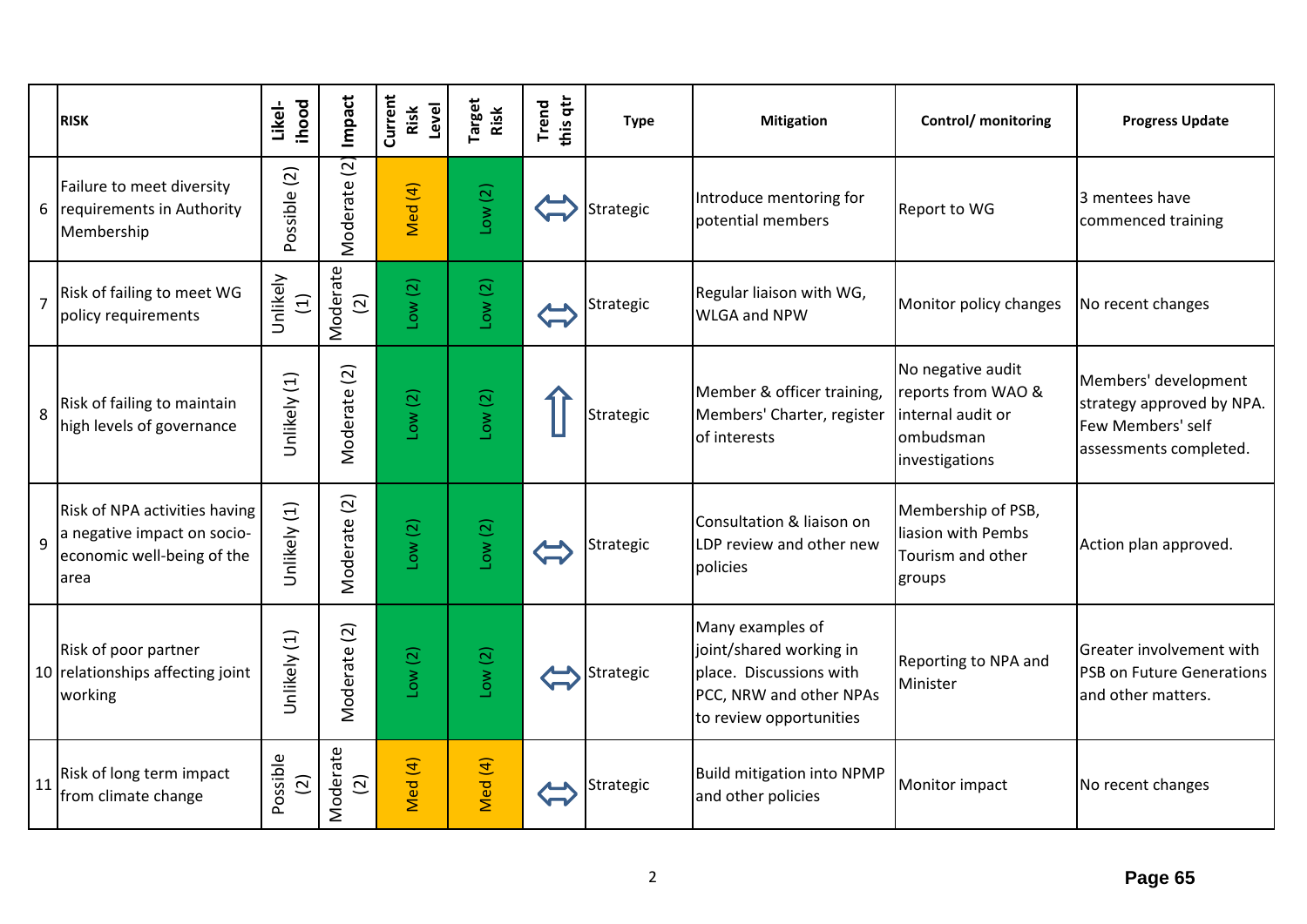|    | <b>RISK</b>                                                        | ihood<br>Likel- | Impact                      | Current<br>Level<br>Risk | <b>Target</b><br>Risk | this qtr<br><b>Trend</b> | <b>Type</b> | <b>Mitigation</b>                                                                                                                                                                                  | Control/ monitoring                                                                                               | <b>Progress Update</b>                                                                      |
|----|--------------------------------------------------------------------|-----------------|-----------------------------|--------------------------|-----------------------|--------------------------|-------------|----------------------------------------------------------------------------------------------------------------------------------------------------------------------------------------------------|-------------------------------------------------------------------------------------------------------------------|---------------------------------------------------------------------------------------------|
|    | Risk of disease or invasive<br>12 species damaging<br>biodiversity | Possible<br>(2) | Moderate<br>$\overline{2}$  | Med (4)                  | Med (4)               |                          | Strategic   | <b>NPA has limited</b><br>impact/control outside own Monitor<br>property                                                                                                                           |                                                                                                                   | INNS project underway in<br><b>Gwaun Valley involving</b><br>local community<br>volunteers. |
| 13 | Risk of significant damage<br>due to bad weather                   | Possible (2)    | Moderate (2)                | Med (4)                  | Med (4)               |                          | Financial   | Maintain properties and<br>sites in good condition to<br>minimise potential damage.<br>Business continuity plans to<br>consider implications.<br><b>Budget reserves and</b><br>insurance in place. | Monitor and review<br>properties etc.                                                                             | No recent changes                                                                           |
| 14 | Risk of flawed decision on<br>planning matters                     | Possible (2)    | $\boxed{2}$<br>Moderate     | Med (4)                  | Low(2)                |                          | Reputation  | Codes of practice &<br>protocols. Members<br>Charter. Member & staff<br>training, cooling-off period.                                                                                              | No. of approvals outside Risk of a judicial review<br>policy and decisions<br>against recommendation application. | remains on one                                                                              |
| 15 | Risk of failure to allocate all<br>SDF grants                      | Unlikely (1)    | Minor (1)                   | Low(1)                   | Low(1)                |                          | Operational | Publicity, funding surgeries<br>etc as required                                                                                                                                                    | Monitor funding and<br>claims                                                                                     | Funding for 2015/16 fully<br>committed in January SDF<br>Committee                          |
| 16 | Risk of lack of staff<br>capacity/skills for key work              | Possible (2)    | Moderate<br>$\widetilde{c}$ | Med (4)                  | Med (4)               |                          | Operation   | Training programme<br>planned around skills<br>needed. Buy in expertise as potential/actual<br>required.                                                                                           | Project planning and<br>reviews to identify<br>problems                                                           | Voluntary retirements of<br>long serving staff may<br>reduce corporate<br>knowledge.        |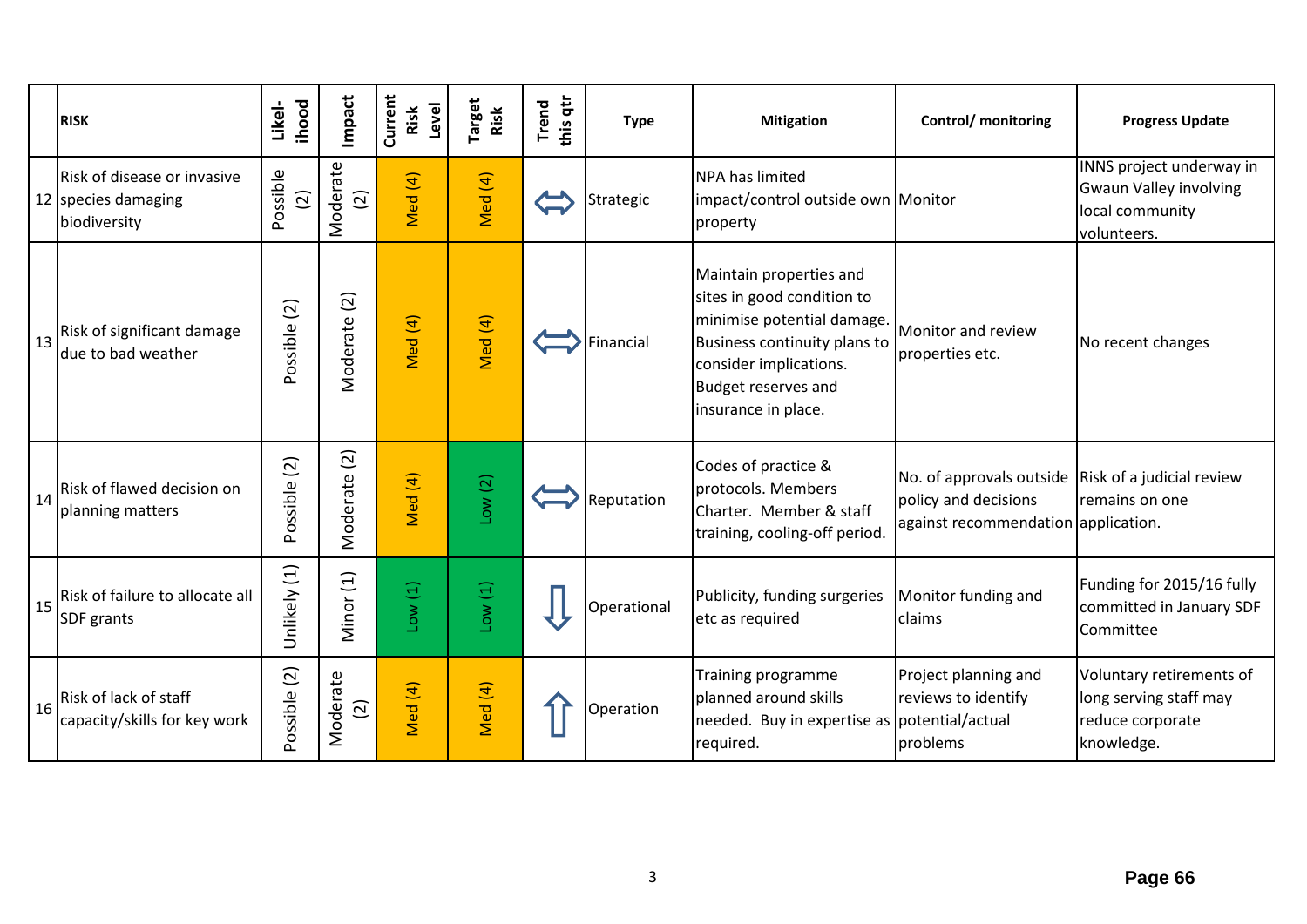|    | <b>RISK</b>                                                                                              | ihood<br>Likel- | Impact                     | Current<br>Level<br>Risk | <b>Target</b><br>Risk | this qtr<br>Trend | <b>Type</b> | <b>Mitigation</b>                                                                                                                                                            | Control/ monitoring                                         | <b>Progress Update</b>                                                                |
|----|----------------------------------------------------------------------------------------------------------|-----------------|----------------------------|--------------------------|-----------------------|-------------------|-------------|------------------------------------------------------------------------------------------------------------------------------------------------------------------------------|-------------------------------------------------------------|---------------------------------------------------------------------------------------|
|    | Risk of major incident<br>17 affecting or involving NPA<br>staff and resources                           | Unlikely (1)    | Moderate<br>$\overline{2}$ | Low(2)                   | Low(2)                |                   | Strategic   | Monitor special events.<br>Response plan in place. In<br>contact with other agencies                                                                                         | Monitoring                                                  | Contingency plans being<br>prepared for key activities                                |
| 18 | Risk of causing significant<br>environmental damage due<br>to actions by NPA staff or<br>on NPA property | Unlikely (1)    | $\boxed{2}$<br>Moderate    | Low(2)                   | Low(2)                |                   | Reputation  | <b>Risk assessments for</b><br>operation and location in<br>place, staff training.                                                                                           | Incident reporting &<br>monitoring by H&S<br>group and CMT. | IOSH training course<br>completed.                                                    |
|    | Risk of loss of major NPA<br>19 operational building due to<br>fire or other damage                      | Unlikely (1)    | Severe <sub>(3)</sub>      | $\boxed{3}$<br>Med       | Med <sub>(3)</sub>    |                   | Operation   | All buildings well<br>maintained. Security & fire<br>alarm systems in place.<br>Insurance to cover some<br>costs                                                             | Annual inspections                                          | <b>Business continuity plans</b><br>to be completed                                   |
| 20 | Risk of major IT failure or<br>virus attack etc                                                          | Possible (2)    | Severe <sub>(3)</sub>      | High (6)                 | High (6)              |                   | Operation   | Daily backup of data.<br>Backup email server in<br>place. Disaster recovery<br>facilities in place on second<br>site. Security updates<br>installed as soon as<br>available. | Monitor back up<br>procedures and security<br>logs.         | No security incidents<br>detected. Continuing to<br>test disaster recovery plans      |
| 21 | Risk of failure of phone<br>system                                                                       | Unlikely (1)    | $\overline{3}$<br>Severe   | Med <sup>(3)</sup>       | Med <sub>(3)</sub>    |                   | Operational | Maintenance contract in<br>place                                                                                                                                             | Monitor performance                                         | Continue with<br>maintenance contract.<br>Reviewing replacement<br>systems and costs. |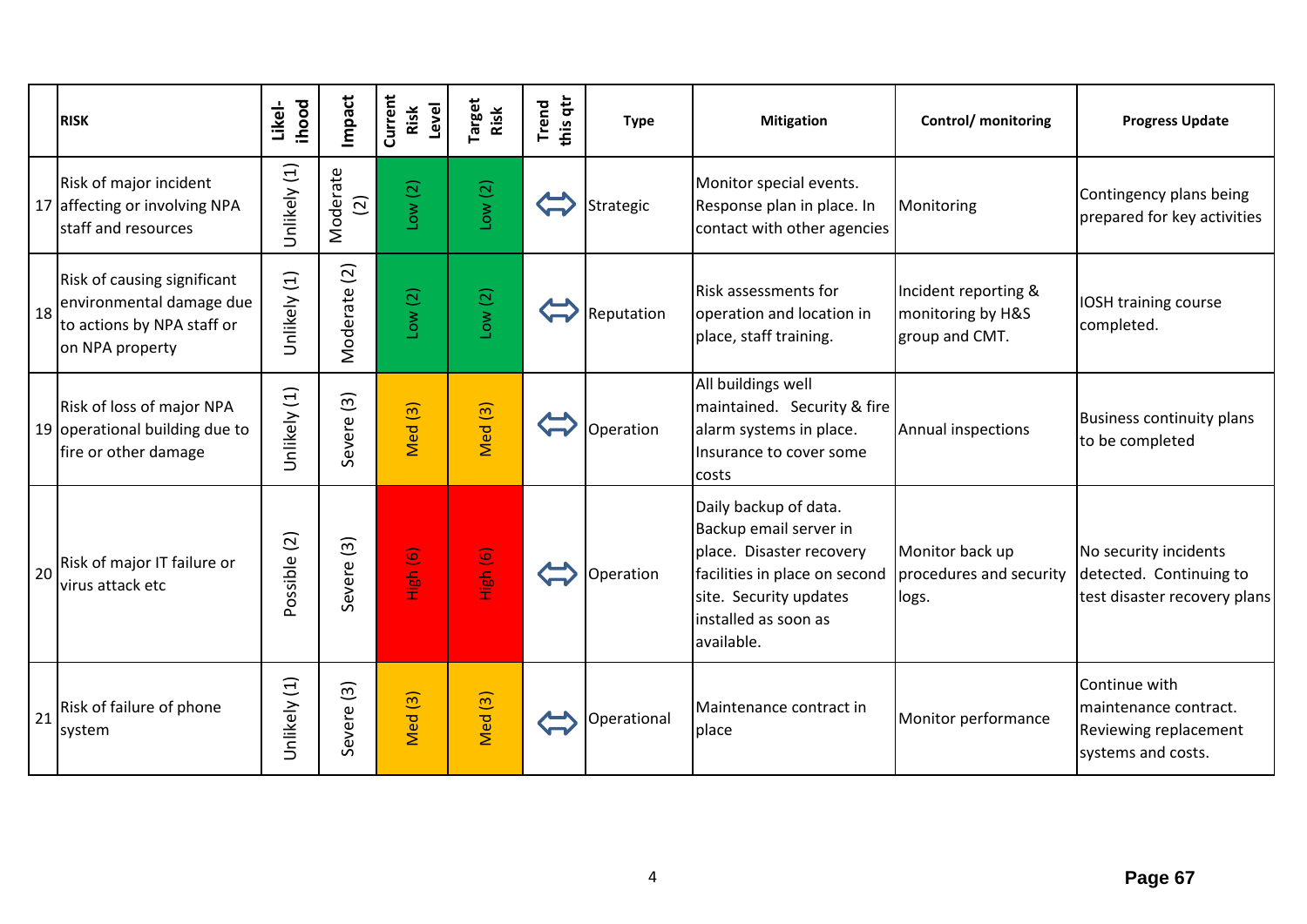|    | <b>RISK</b>                                                        | ihood<br>Likel- | Impact                           | Current<br>Level<br>Risk | <b>Target</b><br>Risk | this qtr<br><b>Trend</b> | <b>Type</b> | <b>Mitigation</b>                                                                                 | Control/ monitoring             | <b>Progress Update</b>                                                                                                                                                                                             |
|----|--------------------------------------------------------------------|-----------------|----------------------------------|--------------------------|-----------------------|--------------------------|-------------|---------------------------------------------------------------------------------------------------|---------------------------------|--------------------------------------------------------------------------------------------------------------------------------------------------------------------------------------------------------------------|
| 22 | Risk of loss of key legal<br>documents                             | Unlikely (1)    | Moderate<br>$\widehat{c}$        | Low(2)                   | Low(2)                |                          | Financial   | Key documents in fire safe,<br>copies made, many also<br>electronic copies.                       | Staff trainin and<br>awareness. | No recent changes                                                                                                                                                                                                  |
|    | Risk of inaccurate GIS and<br>23 other data for decision<br>making | Possible (2)    | Moderate<br>$\widetilde{\Omega}$ | Med (4)                  | Low(2)                |                          | Operational | Upgrading to QGIS system<br>to give improved controls<br>and easier to use.                       | Review data standards           | Gradual change over to<br>QGIS system proposed to<br>start in April/May.                                                                                                                                           |
| 24 | Risk of failing to deliver<br>approved LDP                         | Possible (2)    | Moderate (2)                     | Med (4)                  | Low(2)                |                          | Financial   | Guidance from WG sets out<br>process.                                                             | LDP working party               | Delivery agreement being<br>prepared including risks<br>specific to delivery<br>including resources,<br>changes in legislation etc.<br>Review work underway to<br>prepare initial reports for<br>LDP working party |
| 25 | Risk of failure to maintain<br>performance of DM service           | Possible (2)    | Moderate (2)                     | Med (4)                  | Low(2)                |                          | Operational | New systems and<br>procedures in place, staff<br>training. Outsourcing used<br>for peak workloads | Monitor & report<br>performance | Performance 2014/15 in<br>top 3 or 4 of WG league,<br>but have slipped to mid<br>table, however last quarter<br>improved and met annual<br>target of 75% within 8<br>weeks. Continue<br>monitoring                 |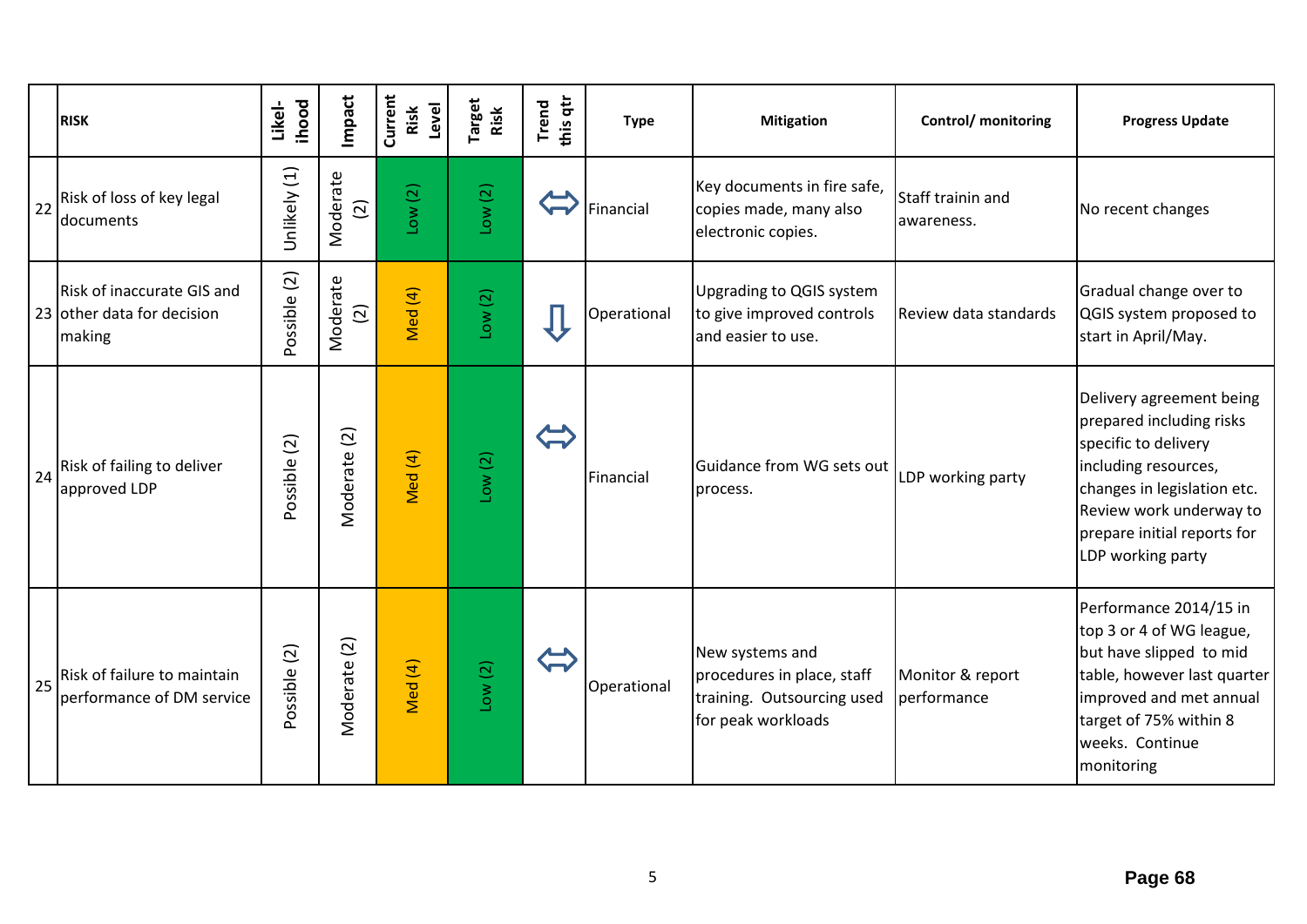|    | <b>RISK</b>                                                                                                                                 | ihood<br>Likel-                     | Impact                     | Current<br>Level<br>Risk | <b>Target</b><br>Risk | this qtr<br>Trend | <b>Type</b> | <b>Mitigation</b>                                                                                           | Control/ monitoring                                                               | <b>Progress Update</b>                                                   |
|----|---------------------------------------------------------------------------------------------------------------------------------------------|-------------------------------------|----------------------------|--------------------------|-----------------------|-------------------|-------------|-------------------------------------------------------------------------------------------------------------|-----------------------------------------------------------------------------------|--------------------------------------------------------------------------|
| 26 | Failure to meet affordable<br>housing targets                                                                                               | Probable<br>$\widehat{\mathcal{L}}$ | Moderate<br>$\overline{2}$ | High (6)                 | Low(2)                |                   | Strategic   | Affordable housing policies<br>to be amended in LDP<br>review                                               | Monitoring                                                                        | Continue monitoring -<br>number of applications<br>approved and refused. |
| 27 | Risk of failure to improve<br>web access and document<br>management for DM<br>service                                                       | $\overline{c}$<br>Possible          | $\boxed{2}$<br>Moderate    | Med (4)                  | Low(0)                |                   | Operational | Difficult to implement with<br>present planning system<br>configuration.                                    | <b>Report to CMT</b>                                                              | Investigating solution with<br>PCC and alternative<br>systms.            |
|    | Risk of failure to manage<br>28 conservation sites to<br>achieve service standard                                                           | Unlikely (1)                        | Minor (1)                  | Low(1)                   | Low(1)                |                   | Operational | Sites monitored annually,<br>management plans<br>reviewed                                                   | <b>Regular monitoring</b>                                                         | Conservation report<br>presented to OR<br>Committee.                     |
| 29 | Risk of failure to meet<br>service standard for RoWs                                                                                        | Unlikely (1)                        | Minor (1)                  | Low(1)                   | Low(1)                |                   | Operational | Annual condition inspection<br>of length Coast Path &<br>routine inspections of<br>inland paths. Insurance. | Monitor condition                                                                 | Possible capital grant<br>available for 2016/7.                          |
| 30 | Risk of failing to meet<br>Carew Castle long term<br>lease obligations and<br>maintenance especially on<br>causeway and castle<br>stonework | $\boxed{2}$<br>Possible             | $\overline{2}$<br>Moderate | Med (4)                  | Low(1)                |                   | Financial   | Regular inspections and<br>maintenance actions. 60+<br>years remain on lease.                               | Annual work<br>programme. Emergency<br>works completed quickly submission to Cadw | 5 year management plan<br>being prepared for                             |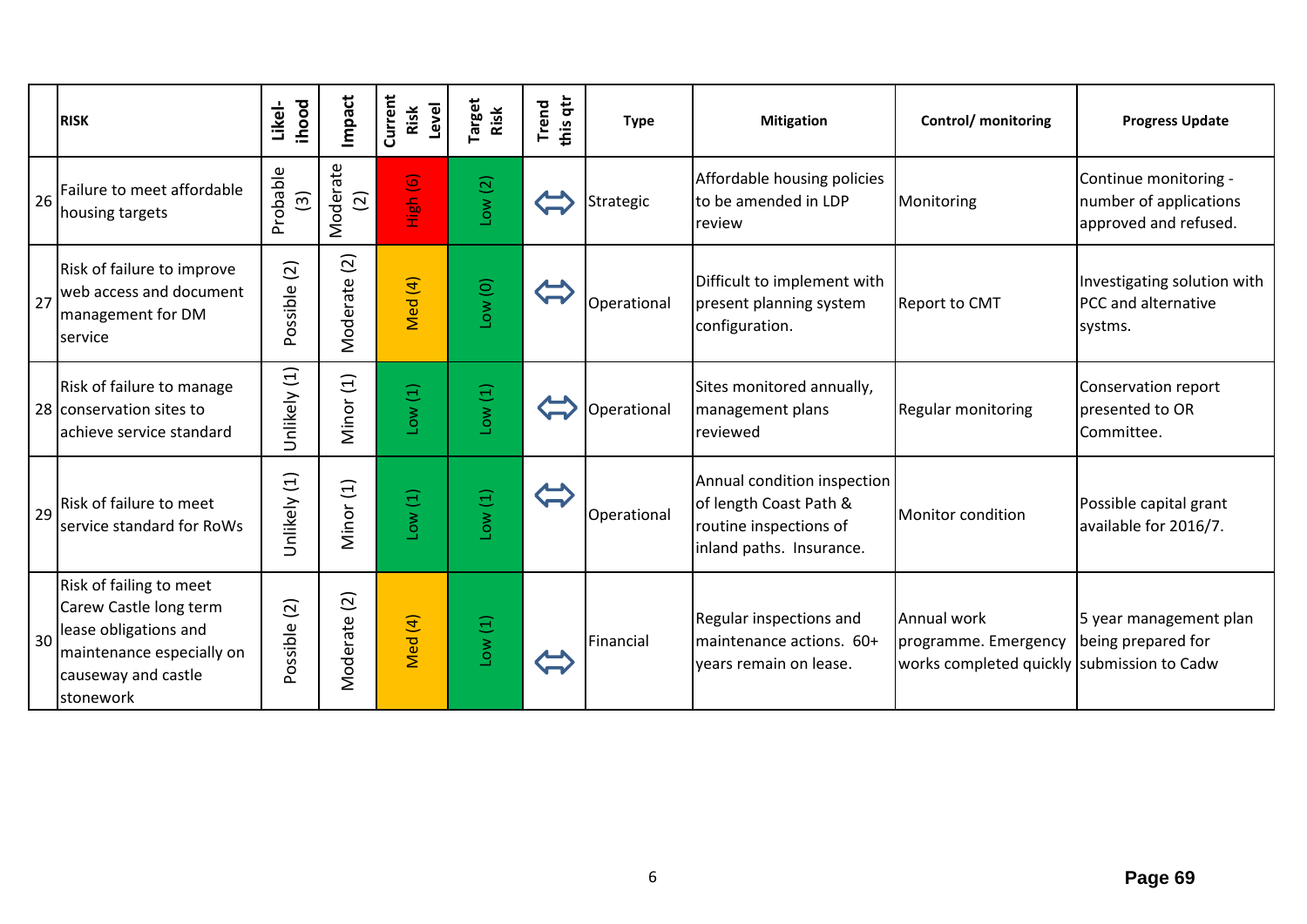|    | <b>RISK</b>                                                                                    | <b>ihood</b><br>Likel- | Impact       | Current<br>Level<br>Risk | arget<br>Risk | this qtr<br><b>Trend</b> | <b>Type</b> | <b>Mitigation</b>                                                                                                                                                                                               | Control/ monitoring                                                                                                                                 | <b>Progress Update</b>                                                                                                                         |
|----|------------------------------------------------------------------------------------------------|------------------------|--------------|--------------------------|---------------|--------------------------|-------------|-----------------------------------------------------------------------------------------------------------------------------------------------------------------------------------------------------------------|-----------------------------------------------------------------------------------------------------------------------------------------------------|------------------------------------------------------------------------------------------------------------------------------------------------|
| 31 | Incident due to failure to<br>adequately maintain and<br>repair paths, sites and<br>properties | Unlikely (1)           | Moderate (2) | Low(2)                   | Low(2)        |                          | Financial   | Annual inspections of<br>buildings & sites. Routine<br>maintenance. Reports<br>from staff, coast guard and<br>public. Insurance                                                                                 | Implementation of<br>annual work programme<br><b>Emergency works</b><br>completed quickly,<br>Incidents reported to<br>H&S group. Property<br>Group | Annual inspection<br>completed                                                                                                                 |
| 32 | Incident due to falling trees<br>or branches in our property                                   | Unlikely (1)           | Moderate (2) | Low(2)                   | Low(2)        |                          | Financial   | Woodland Strategy. Annual<br>inspection of all woodland<br>sites. Additional inspection<br>following dangerous<br>weather conditions. £25m<br>public liability insurance                                        | Implementation of<br>annual work<br>programme. Site<br>assessment reports                                                                           | Site inspections carried out<br>following recent high<br>winds.                                                                                |
| 33 | Incident due to driver<br>error/vehicle fault                                                  | Unlikely (1)           | Moderate (2) | Low(2)                   | Low(2)        |                          | Financial   | All vehicles maintained to<br>manufacturers<br>recommendations.<br>Vehicles checked for<br>roadworthiness. Driver<br>licence and vehicle<br>documentation checked.<br>Staff driving assessed. Staff<br>training | Regular vehicle checks.<br>Annual check of drivers'<br>licences. Accidents<br>involving Authority<br>vehicles reported to H&S<br>group.             | Monitoring vehicle damage<br>following a slight increase.<br>Reviewing how to check<br>driving licences now that<br>paper no longer available. |